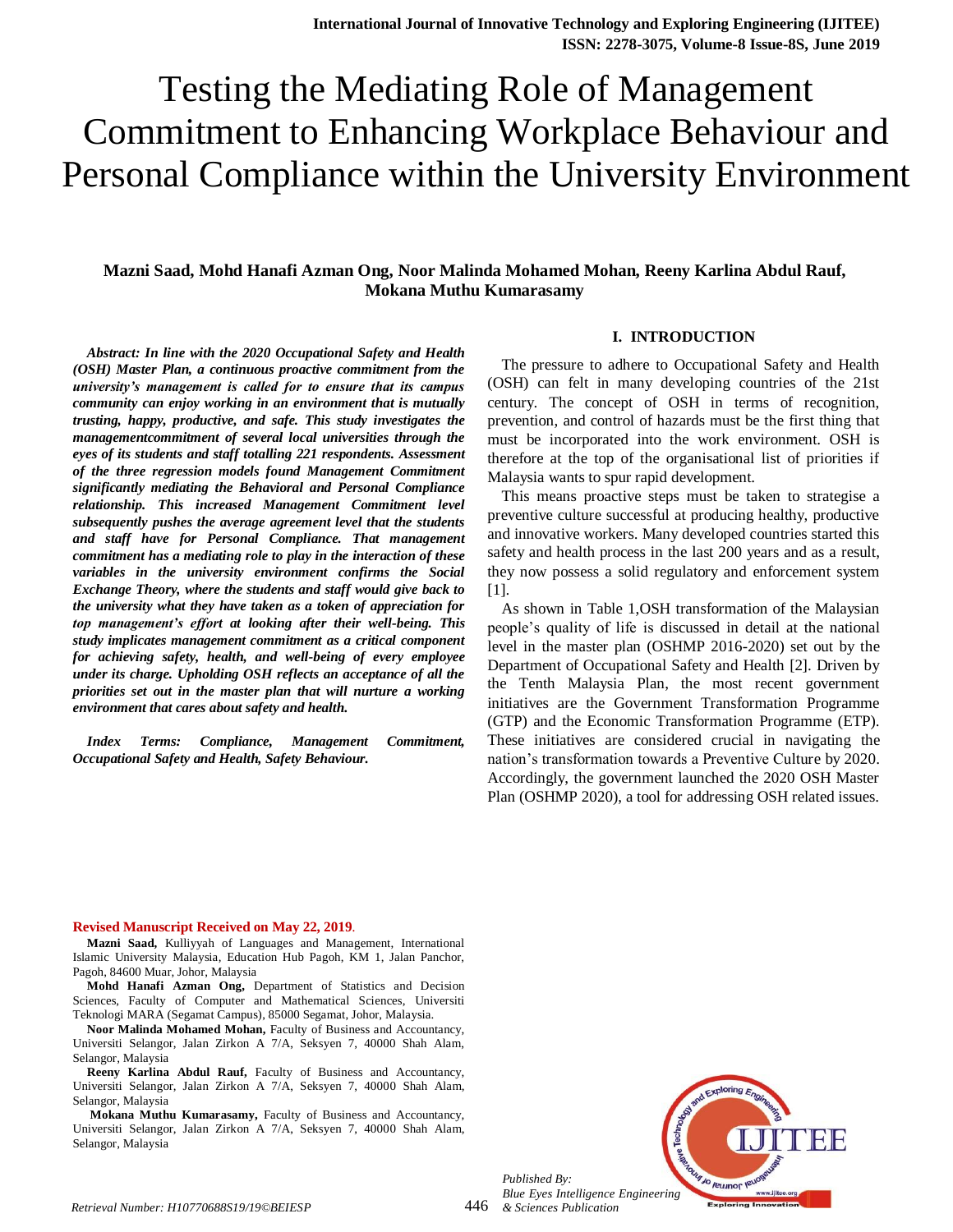| Ownership            | Self-regulation                             | Prevention              |  |
|----------------------|---------------------------------------------|-------------------------|--|
|                      |                                             | Culture                 |  |
| SPBP 2006-2010       | <b>OSHMP</b><br>$2011 -$                    | 2016-<br><b>OSHMP</b>   |  |
|                      | 2015                                        | 2020                    |  |
| Increased            | National<br><b>OSH</b>                      | Increased<br>public     |  |
| efficiency of OSH    | <b>Framework Policy</b>                     | awareness<br>οf         |  |
| officers<br>and      | •Increased                                  | OSH                     |  |
| practitioners        | tripartite                                  | •Practice of Self-      |  |
| •Strategic alliances | cooperation                                 | regulation              |  |
|                      | ·Promotion<br>of<br>a                       | ·National<br>OSH        |  |
|                      | Prevention                                  | policy and              |  |
|                      | Culture                                     | framework               |  |
|                      | •Obtained<br>and                            | established             |  |
|                      | developed new                               | •Promotion<br>of        |  |
|                      | skills<br>and                               | preventive              |  |
| •Increased           | competencies                                | culture and best        |  |
| enforcement          | Regionally                                  | practices               |  |
| activities           | strategic alliances                         | •Development of         |  |
| •Focuses<br>on       | •Increased                                  | a team of experts       |  |
| critical sectors     | enforcement                                 | in multiple areas       |  |
| (SMEs,               | activities                                  | and skills              |  |
| Construction Sites,  | •Focuses<br><sub>on</sub>                   | •Internationally        |  |
| Transportation and   | ergonomic, stress                           | strategic               |  |
| Schools)             | other<br>moreover,                          | alliances               |  |
| $\cdot$ R&Ds         | issues                                      | •Increased              |  |
| Increased            | $\cdot$ R&Ds                                | enforcement             |  |
| Government           | structured and pre-                         | activities              |  |
| leadership           | defined                                     | •Focuses on new         |  |
| $\cdot$ OSH          | Increased                                   | hazards                 |  |
| Management           | leadership                                  | $\cdot$ R&Ds - results- |  |
| System               | (employers<br>$\sqrt{2}$                    | driven research         |  |
|                      | unions)                                     | Increased               |  |
|                      | •Business focus<br>$\overline{\phantom{a}}$ | leadership              |  |
|                      | an increase of                              | •OSH                    |  |
|                      | <b>SMEs</b>                                 | Management              |  |
|                      | •OSH                                        | System as               |  |
|                      | Management                                  | part of business        |  |
|                      | System in                                   |                         |  |
|                      | place                                       |                         |  |

| Table. 1 The Outcome of the OSH Master Plan |  |
|---------------------------------------------|--|
|---------------------------------------------|--|

Source. Occupational Safety and Health Master Plan 2016- 2020 OSH Transformation – Preventive Culture (2016)

Workplace safety is vital in the education industry as both staff and students can be exposed to hazards and accidents if safety is neglected. The role of top management is crucial in ensuring that safety is in place in any organisation particularly in the education sector. Management commitment towards safety is defined as the degree to which excellent management or organisation shows commitment toimproving workplace safety that is often displayed in the safety-related encouragement and support accorded to employees.

Top management of higher education institutions is required to provide a safety program for the students and frequent safety training for the employees to ensure that safety compliance is in place. A workplace with high safety compliance will see employees following safety procedures

and using personal protective equipment while working. Employees who positively perceive management's commitment to safety tend to take safety matters seriously, thus warranting an overall reduction in accident and injury rates [3]. With top management's strong support and commitment level, universities ultimately become a safe and comfortable environment that will benefit both employees and students alike.

The OSH preventive measures which focus on the rate of fatality, accidents and incidents are considered as passive measures [4][5]. In the proactive mode, a preventive culture requires at least four elements: responsibility and commitment between employers and workers, respect the right of workers to OSH, the involvement of workers in OSH activities, and OSH knowledge and skills enhancement. While selfregulating and complying to minimum requirements are greatly encouraged, the focus at this point is on the recognition, prevention and control of hazards and the promotion of the workers' health.

Safety and health at the workplace need to be managed to perfection as most people are at work at least a third of their waking lives. With today's research focus being on compliance, this study feels that although OSH compliance plays only a small part in many of the OSH programs, it is essential that the program is supported through the management of OSH issues itself. Only then can we expect a better understanding of OSH knowledge and a subsequent increase in OSH compliance at the workplace as this is still a grey area for many working people, particularly at the university level. This study, therefore, aims to identify the personal safe compliance of the university community members so that management commitment can catalyze the change towards a safe workplace behaviour. On that note, the main purpose of this paper is to highlight the importance of management commitment in OSH by analyzing safe workplace behaviour and personal safe compliance in the work context of a university.

## **II. LITERATURE REVIEW**

## **Safe Workplace Behavior and Management Commitment**

Safety behaviours are defined in several ways. Mahmood et al. [6] described safety behaviour as one that supports safe practices such as when the management of an organization provides relevant safety-type of training for its employees. This also includes carrying out safety activities and applying safety compliance behaviours to support occupational safety and health requirements in order to minimise workplace accidents. Neil and Griffin [7], on the other hand, described safety behaviour as contributing to the behaviour of an individual in an impersonal way as they participate in voluntary safety activities, help others with safety-related issues, and attend safety related gatherings.

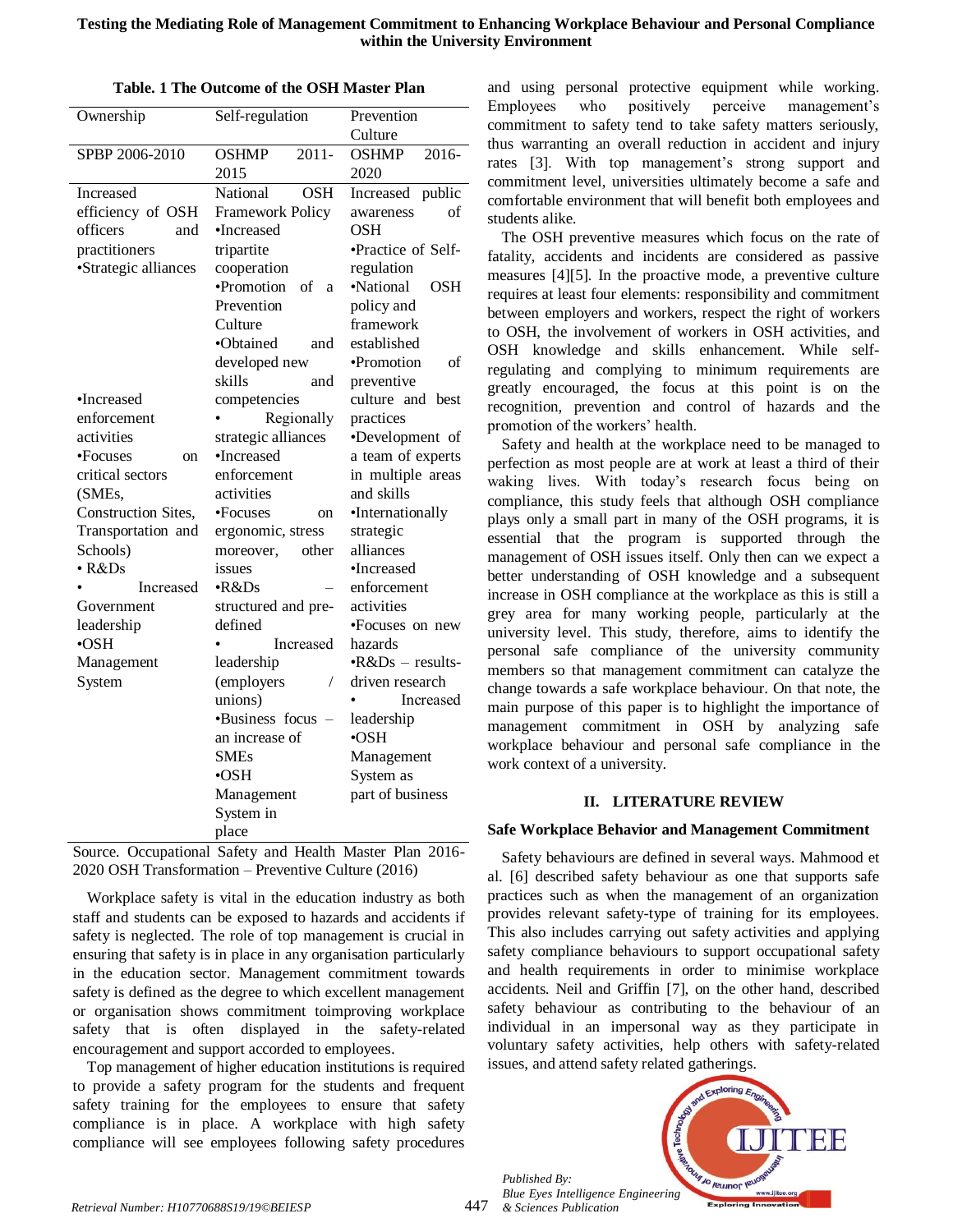Behavioural factors like safety knowledge, skill and motivation help these individuals develop an environment that supports safety.

To Neil and Griffin [8], management safety commitment is "the extent to which management is perceived to place a high priority on safety and communicate and act on safety issues effectively" (p. 26). According to Fruhen et al. [9] evaluation, the behaviours of senior level management did demonstrate safety commitment towards the workforce. The senior-level managers' strong safety commitment is reflected in their competent engagement in workplace problem-solving activities, as well as showing a personal understanding of employee intentions. Another relevant behaviour that supports commitment to safety is the management's ability to communicate safety matters itself efficiently. They also seemed highly motivated when upper management communicated safety issues and positive attitudes that employees must have about safety at the workplace. Safe and Personal Safe Compliance

For Neil and Griffin [7], safety compliance comprises core activities like adhering to safety-related procedures that need to be carried out by individuals when maintaining safety standards. A study done by Fernández-Muñiz et al. [10] confirms that safety compliance is usually reinforced by support, work pressure as well as environmental conditions and occupational hazards. The study shows that working in a safe and healthy environment alongside one's colleagues tends to encourage not only safe behaviours among individuals but also promote compliance with safety procedures.

To achieve safety compliance, it is essential that organisations set up their own legal or regulatory safety requirements such as a safety policy in order to lay the platform for others to follow [11]. This is because personal safety compliance will consequently lead to overall organisational compliance in line with the standards established by the management. Christian et al.'s [12] research demonstrated the positive relationship between safety compliance and safety participation in influencing safety climate. In conjunction with this, leaders need to play a role in influencing participation such as when enforcing safe practices and procedures that contribute to safety compliance. This will contribute to behaviours which will serve as the main ingredient of a safe environment.

## **III. RESEARCH METHODOLOGY**

This study conducted a survey of 20 local universities, with a total of 221 respondents participating in the survey. The questionnaire's quantitative approach adopted 6-point *Likert* scale ranging from "1" (strongly disagree) to "6" (strongly agree) as the measurement. The rationale for choosing university employees and students as respondents of the survey stems from the fact that in a safe and healthy workplace they have a stake in the success of the university's business operations. They are merely exercising one of their many rights guaranteed under the OSH Act 1994.

With regard to the validity of the items, factor loading and communalities value of more than .55 was considered a significant contribution towards respective variables or factors for practical purposes [13]since the sample size was considered as relatively small ( $n = 221$ ). The reason for using .55 as the threshold. Lastly, an internal test of consistency for the items grouped by the EFA will be analysed using the Cronbach's Alpha reliability test.

Cronbach's Alpha reliability test was used to measure the internal consistency of the variable items. Nunn ally and Bernstein [14] suggested that the cutoff .70 and above to indicate the reliability and validity of items. As for measuring the effect of Management Commitment towards the relationship between Behavioral and Personal Compliance, a combination of regression and PROCESS analysis was used. Three models of regression analysis as suggested by Baron and Kenny [15] were tested for accessing the mediating effect. PROCESS analysis, as suggested by Hayes [16], was also performed to validate the results from these three regression models. PROCESS analysis is a combination of Bootstrapping analysis for accessing the indirect effect of mediating variables towards a set of independent and dependent variables as well as the Sobel's Test.

According to Hair et al. [17], the indirect effect concept of bootstrapping works well for simple and multiple analysis of mediators. Furthermore, this approach is said to be the best because it does not make any assumption about the distribution of the variables [18]. Moreover, it can be applied to a small sample and is also a more powerful test of indirect effect compared to the Sobel's test [16].

## **IV. ANALYSIS AND RESULTS**

## **Assessment of Validity and Reliability Analysis**

Table 2 represents the perspective of the EFA analysis where all the fifteen items have been grouped into three groups of factors. This is because only the first three eigenvalues from the Kaiser's Criteria were above 1. Also, the three eigenvalues (i.e. 7.103, 1.816, 1.679) exceeded the first three eigenvalues obtained from the parallel analysis (i.e. 1.464, 1.366, and 1.285). Also, these three extracted factors exceeded 60% of the cumulative percentage of the variance explained (i.e. 70.65%). Hence, it can be confirmed that of the fifteen items extracted only three factors were worth extracting.

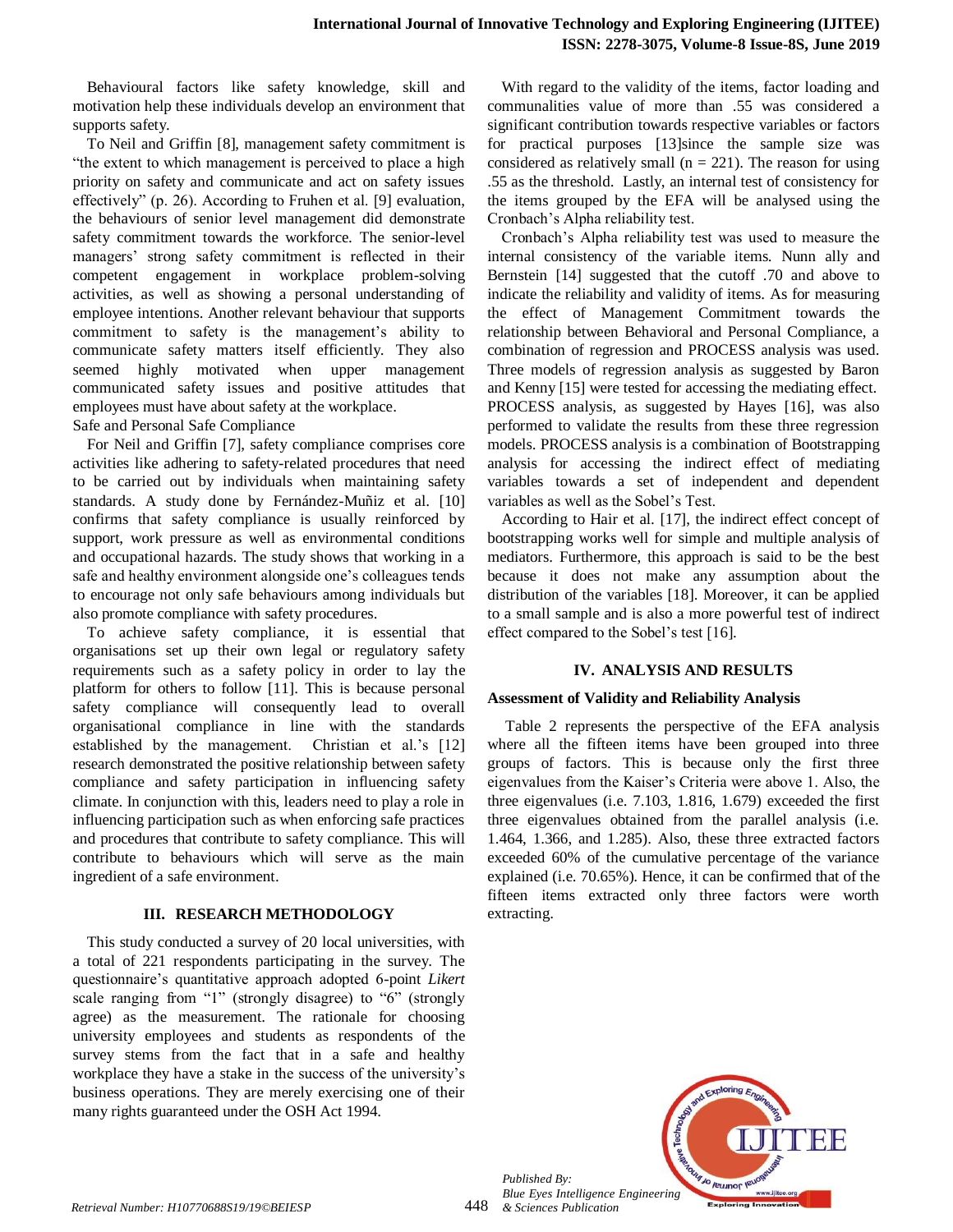**Testing the Mediating Role of Management Commitment to Enhancing Workplace Behaviour and Personal Compliance within the University Environment**

| Componen<br>t Number | Initial<br>Eigenvalu<br>e | Parallel<br>Analysis<br>Simulatio<br>n | Cumulativ<br>$\%$<br>e<br>Variance | Decisio<br>n |
|----------------------|---------------------------|----------------------------------------|------------------------------------|--------------|
|                      | (Kaiser's<br>Criteria)    | Eigenvalu<br>e                         | Explained                          |              |
|                      | 7.103                     | 1.464                                  | 24.71                              | Accept       |
| 2                    | 1.816                     | 1.366                                  | 49.31                              | Accept       |
| 3                    | 1.679                     | 1.285                                  | 70.65                              | Accept       |
|                      | 0.795                     | 1.211                                  |                                    | Reject       |

**Table. 2 Multiple Criterion for Factors to be Extracted**

Note*.* Only four out of fifteen components number reported; Component number = number of items in the questionnaire.

Referring to Table 3, it can be concluded that all of the fifteen items extracted were suitable for the EFA analysis since the covariance matrices for fifteen items were not identity matrices. This is because the KMO index for this analysis was above .60 (.917) and Bartlett's Test for sphericity for this set of items was largely significant  $(X^2 (105) =$  $2380.21$ , p <.01).

**Table. 3 Summary results of EFA analysis**

| Factors and Items Included                                                                                            |      | Loading Communalities |  |
|-----------------------------------------------------------------------------------------------------------------------|------|-----------------------|--|
|                                                                                                                       |      |                       |  |
| <b>Behavioural</b>                                                                                                    |      |                       |  |
| University actively leads tosafety<br>matters.                                                                        | .885 | .899                  |  |
| OSH management is helpful in<br>day-to-day activities at the .834<br>university.                                      |      | .793                  |  |
| University takes responsibility<br>for health and safety as well as .792<br>quality and productivity.                 |      | .777                  |  |
| University considers that it is<br>fundamental to monitor activities<br>to maintain and improve safety<br>activities. | .751 | .776                  |  |
| Safety is a requirement and<br>condition in the university.                                                           | .686 | .584                  |  |
| Eigenvalue = $7.103$ , % variance explained = $24.71\%$ ,                                                             |      |                       |  |
| Cronbach's alpha $= .888$                                                                                             |      |                       |  |
| <b>Management Commitment</b>                                                                                          |      |                       |  |
|                                                                                                                       |      |                       |  |

| Systematic inspections conducted<br>periodically in the university to<br>ensure the effective functioning<br>of the whole system. | 827  | .797 |
|-----------------------------------------------------------------------------------------------------------------------------------|------|------|
| Periodic checks conducted on the<br>execution of prevention plans and<br>compliance level of regulations<br>in the university.    | .761 | .772 |
| Any accident or incident reported<br>has been investigated, analysed, .677<br>and recorded.                                       |      | .709 |
| University provides<br>safety<br>equipment (i.e. fire hose reel, fire                                                             | .640 | .616 |

extinguisher). University provides overall safety environment for student classroom / lecture / admin welfare. .611 .597 **Eigenvalue = 1.816, % variance explained = 24.61%, Cronbach's alpha = .901**

| <b>Personal Compliance</b>                                |      |      |  |
|-----------------------------------------------------------|------|------|--|
| I protect myself against a hazard                         |      |      |  |
| such as (electricity hazard and                           | .845 | .767 |  |
| physical hazard)<br>during                                |      |      |  |
| university.                                               |      |      |  |
| I ensure the highest level of                             | .835 | .752 |  |
| safety during university.                                 |      |      |  |
| I use the correct safety signage.                         | .812 | .715 |  |
| I use all necessary equipment                             |      |      |  |
| during in universities such as fire .724                  |      | .611 |  |
| extinguisher and fire hose.                               |      |      |  |
| I feel that the university provide a                      | .651 |      |  |
| safe environment.                                         |      | .579 |  |
| Eigenvalue = $1.679$ , % variance explained = $21.34\%$ , |      |      |  |
| Cronbach's alpha = $.823$                                 |      |      |  |

Note. KMO-index = .917; Bartlett's Test of Sphericity,  $(X^2)$  $(105) = 2380.21$ , p < .01.

By using the PC extraction method combined with the Varimax rotation method as reported in Table 3 of the following section, all fifteen items exceeded the threshold value of .55 (Range: .651 to .885) factor loading and also had a communalities value of at least .55 (Range: .579 to .899). On the other hand, all these items were also grouping at their respective variables. Hence, these three grouped items were maintained as Behavioral, Management Commitment, and Personal Compliance. As for the reliability analysis, each factor had a value of more than .80 and .90 Cronbach's Alpha, hence it can be concluded that a reliability level for each factor was at a good to excellent level. Therefore, all these twelve items can be considered valid and reliable for measuring the targeted variables in this study.

Assessment Mediating Using Regression Approach Cronbach's Alpha test values in this study were above .70, indicating all study variables are "good to excellent" levels (Behavioural = .888, Management Commitment = .901, Personal Compliance = .823). Therefore, all items can be considered valid and reliable for measuring the targeted variables in this study. Three regression analyses were performed to examine the effect of Management Commitment as a mediator variable in the relationship between Behavioral and Personal Compliance.

The analysis reported in Table 4 indicates that for Model 1, Behavioral (B = 0.498, t = 10.689, p < 01) positively and significantly affected Personal Compliance.



*Retrieval Number: H10770688S19/19©BEIESP* 449

*Published By:*

*& Sciences Publication*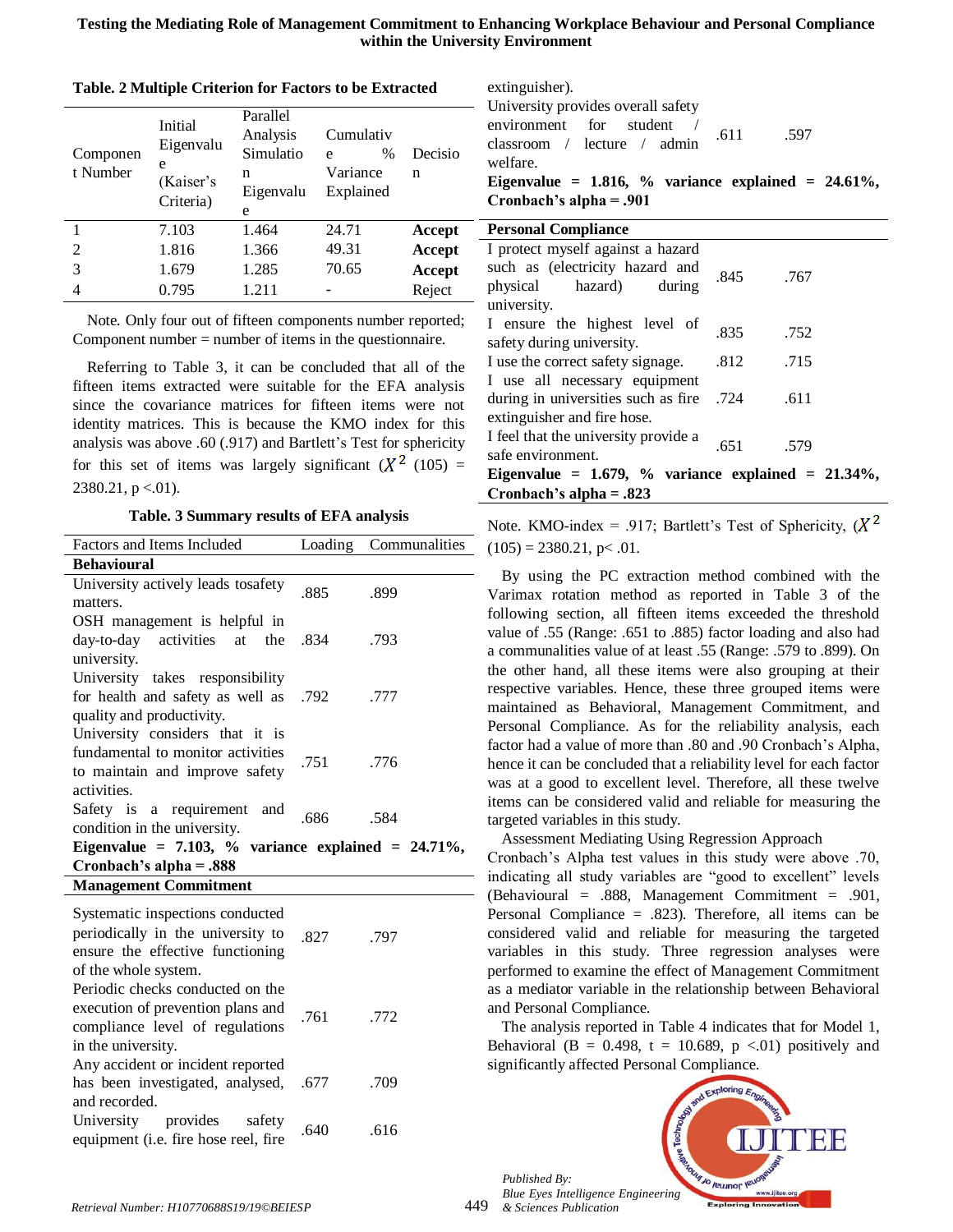The same scenario was also found in Model 2. The analysis indicates that  $(B = 0.759, t = 18.111, p < 0.01)$  had a positive effect on Management Commitment. Hence, if the average level of Behavioral was high, it would increase the average level of Personal Compliance and Management Commitment without the simultaneous effects. The analysis also reveals that Behavioral was able to explain about 58.6% and 59.8% respectively of the total variation for Personal Compliance and Management Commitment.

Model 3's regression analysis indicates that Behavioural (B  $= 0.167$ , t = 2.455, p <.05) and Management Commitment (B  $= 0.436$ , t  $= 6.305$ , p <.01) had a positive effect on Personal Compliance. It clearly demonstrates that if the average level of Behavioral and Management Commitment was high then the average level of Personal Compliance would also be high. Also, both variables were able to explain around 43.9% of the total variation for Personal Compliance.

**Table. 4 Summary Results of MLR Analysis**

|                                                            | B(SE)   | beta  | t-statistic | TOL.   |  |
|------------------------------------------------------------|---------|-------|-------------|--------|--|
|                                                            |         |       |             | VIF    |  |
| Model 1                                                    |         |       |             |        |  |
| DV: Personal Compliance                                    |         |       |             |        |  |
| <b>IV</b> : Behavioural                                    | 0.498   |       | 10.689**    | N/A    |  |
|                                                            | (0.047) | 0.586 |             |        |  |
| Summary for Model 1: $R^2$ adjusted = .586; Model Fits = F |         |       |             |        |  |
| $(1, 219) = 114.26, p < 01$                                |         |       |             |        |  |
| Model 2                                                    |         |       |             |        |  |
| DV: Management Commitment                                  |         |       |             |        |  |
|                                                            | 0.759   | 0.774 | 18.111**    | N/A    |  |
| IV: Behavioural                                            | (0.042) |       |             |        |  |
| Summary for Model 2: $R^2$ adjusted = .598; Model Fits = F |         |       |             |        |  |
| $(1, 219) = 328.03$ , $p < 01$                             |         |       |             |        |  |
| Model 3                                                    |         |       |             |        |  |
| DV: Personal Compliance                                    |         |       |             |        |  |
| Management<br>MV:                                          | 0.436   |       | $6.305**$   | 0.400, |  |
| Commitment                                                 | (0.069) | 0.503 |             | 2.498  |  |
|                                                            | 0.167   | 0.196 | $2.455*$    | 0.400, |  |
| IV: Behavioural                                            | (0.068) |       |             | 2.498  |  |
| Summary for Model 3: $R^2$ adjusted = .439; Model Fits = F |         |       |             |        |  |
|                                                            |         |       |             |        |  |

*(2, 218) = 87.11, p <.01; Maximum Mahalanobis Distance = 11.257*

Note.  $DV = Dependent Variable$ ;  $MV = Mediator Variable$ ;  $IV = Independent Variable$ ;  $B = Unstandardized Coefficient$ ; beta = Standardized Coefficient;  $TOL = Tolerance$ ;  $VIF =$ Variance Inflation Factor;  $N/A = Not$  Applicable; \*\*p <.01; \*p  $< 0.05$ .

Evaluation of the three models reported in Table 4 indicates that all models were good since the data significantly fitted the model in the ANOVA test. Besides, the Normal Probability plot (i.e. Figure 1, Figure 3, and Figure 5) also indicates that the residual of these three models was normally distributed because the majority of the observed values (small dots) lies on a straight line. As for the homoscedasticity residual assumption, the pattern of the scatter plot of the standardised residual value against the standardised predicted value (i.e.

Figure 2, Figure 4, and Figure 6) was random. Hence, all these models do not have a serious issue where this assumption is concerned. Also, by looking at the scatter plot of the standardised residual value against the standardised predicted value, no outlier existed in these three models from the aspect of the dependent variable, as no residual value was outside the boundary of  $\pm 3.0$  standard deviation.



**Fig. 1 The Normal Probability Plot of Standardized Regression Residuals value for Model 1**



**Fig. 2 Scatter plot Standardized Regression Residuals and Standardized Regression Predicted value for Model 1**



**Fig. 3 The Normal Probability Plot of Standardized Regression Residuals value for Model 2**



**Fig. 4 Scatter plot Standardized Regression Residuals and Standardized Regression Predicted value for Model 2**

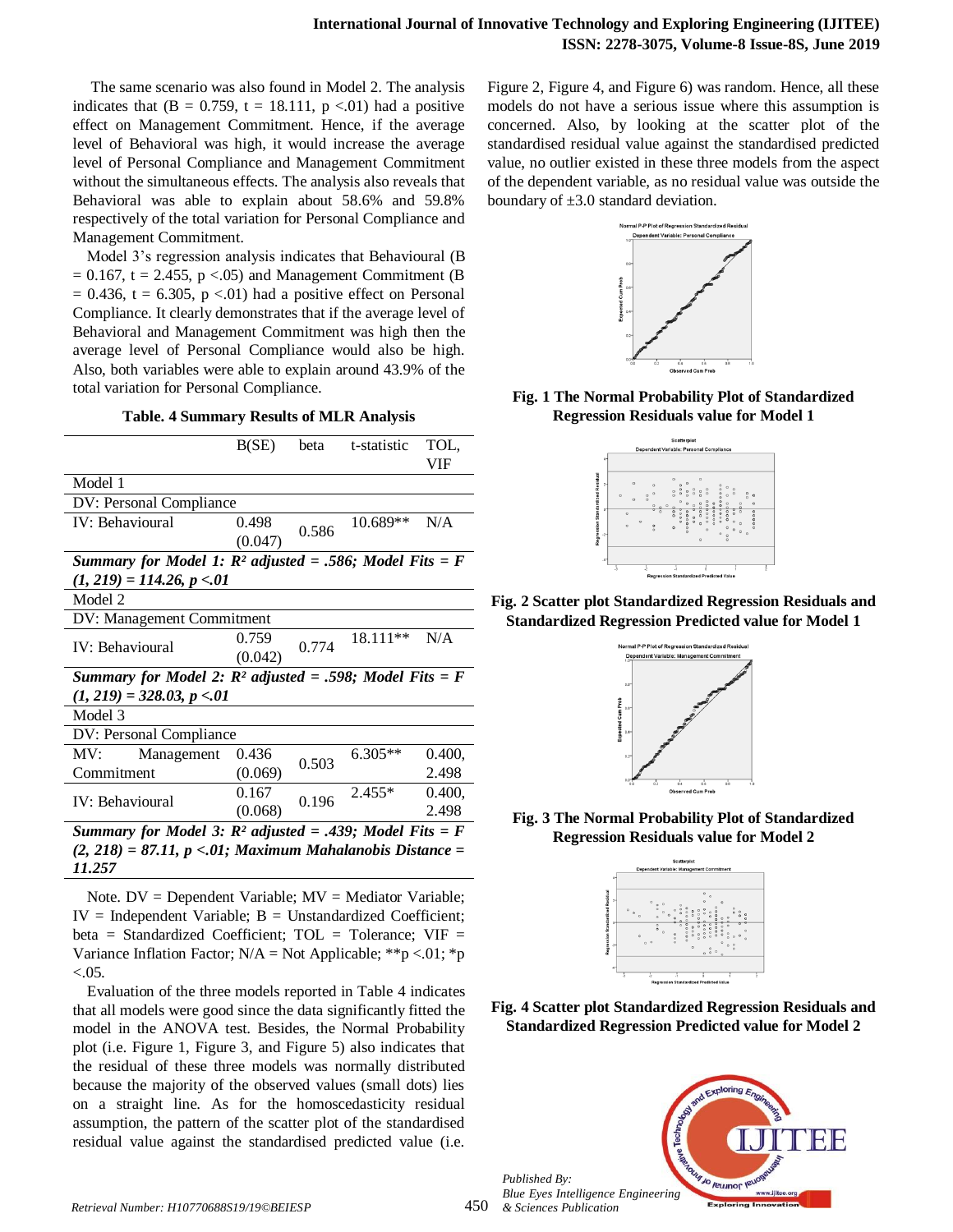

**Fig. 5 The Normal Probability Plot of Standardized Regression Residuals value for Model 3**



**Fig. 6 Scatter plot Standardized Regression Residuals and Standardized Regression Predicted value for Model 3**

However, for the regression model (Model 3), two additional assumptions were added to the independent variables; multicollinearity and outliers. Firstly, there was no multicollinearity problem in this regression model since the value of VIF and TOL was below 10.0 and above 0.2. For the second assumption, the maximum value of the Mahalanobis distance for this mode was below 13.82 (Maximum Mahalanobis Distance  $= 11.257$ ). This confirms that outliers did not exist among the independent variables. Therefore, it can be concluded that all three regression models produced valid and unbiased results [19] [20].

Assessment of the three regression models in Model 2 and Model 3 found Management Commitment significantly mediating the Behavioral and Personal Compliance relationship [15] [16]. This increased Management Commitment level subsequently pushes the average agreement level that the students and staff have for Personal Compliance. The bootstrap analysis and the Sobel's Test reported in Table 5 confirms that Management Commitment mediated the relationship between Behavioral and Personal Compliance. The result of bootstrapping test reveals that the 95% confidence interval (Indirect Effect  $= 0.331$ , BCa Bootstrap  $=$ (0.230, 0.439)) did not include zero, hence the indirect effect existed (i.e. statistically significant). Besides that, the Sobel's test of indirect effect also confirms the result of the bootstrapping analysis, since the indirect effect based on the Sobel's test analysis was significant (Indirect effect  $= 0.331, Z$  $= 5.947$ , p <.01). The overall results confirm all the three hypotheses posited in this study.

**Table. 5 Bootstrap and Sobel's Test for Indirect Effect using PROCESS Analysis**

| Indirect Path             | Indirect | Sobel's Test | 95%<br>RC <sup>a</sup> |
|---------------------------|----------|--------------|------------------------|
|                           | Effect   |              | Confidence             |
|                           |          |              | Interval               |
| $BE \rightarrow MC$ 0.331 |          | $5.947**$    | (0.230,                |
| $\rightarrow$ PC          |          |              | (0.439)                |
|                           |          |              |                        |

Note.  $BE = Behavioural$ ;  $MC = Management Comment$ ; PC = Personal Compliance; BCa = Bias Corrected Bootstrap; Number of Bootstrap Resamples was 5000;  $p < 01$ .

## **V. DISCUSSIONS**

#### **Safe Workplace Behavior and Management Commitment**

The results of this study reveal that there is a strong relationship between safe workplace behaviour and management commitment. A strong safety climate in the workplace is dependent on the commitment of higher-level management's propensity to instil safety matters in daily activities. This can be translated into the implementation of safety policy within the establishment, the participation of higher-ranking officers in the safety committee, consideration of safety aspects in job design or work pace, as well as the introduction of safety training programs. This is similar to Zohar's [21] discussion on the main implication of management commitment to safety that relies on the success of safety programs in the organization. Some management may view safety as a technical and independent entity outside that of management operations. However, such a view may not be constructive as many studies have shown that an increase in management commitment is prerequisite to improvement in safety level within an organization. The result is also aligned with Chong [22], which confirmed that behaviours appeared to affect organizational commitment based on daily occurrences as influencing someone else to get something done is central in most organizations. It was further indicated that the soft influence tactics of behaviours (i.e. rational persuasion, consultation, collaboration, inspirational appeals and ingratiating) had positive effects on organizational commitment and seemed to be able to provide "long-lasting" effects. It can be summarized that OSH related behaviours by employees as well as students may give a positive impact on management's commitment to further pursue their effort on the subject.

#### **Safe Workplace Behavior and Personal Safe Compliance**

The study shows that safe workplace behaviour has a significant relationship with personal compliance. This relationship strengthens with management commitment as the mediating factor.

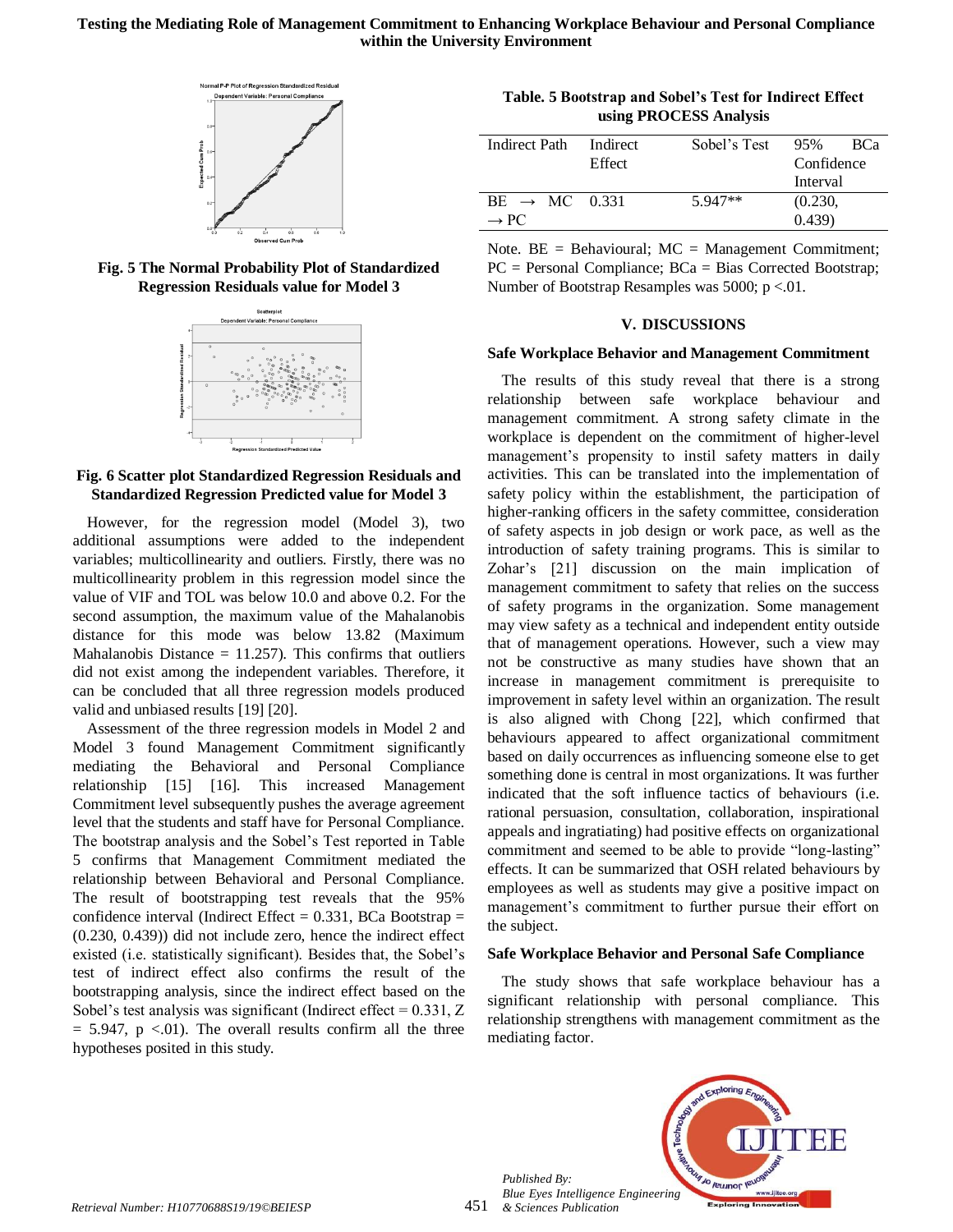A safe climate in the workplace can be explained when employees follow and implement safety aspects in performing their daily routines. Similar to a study of Kvalheim and Dahl [23], this study indicates that safety compliance could be effectively enhanced by focusing on safety competence and usability of the safety system. To enhance the awareness to comply, organizations should focus on safety concerns and procedures which would eventually contribute to safe behaviours. Management, therefore, needs to look into priorities that would inculcate safety as committing to such behaviours would only contribute to a positive connection towards safety compliance.

The evidence was also highlighted by Xia [24] on construction workers where safe behaviours of the workers had a significant impact on their compliance. This could be seen through the employees' behaviours of adhering to safety procedures and regulations and carrying out work in a safe manner as they were more likely to undertake safety compliance in order to avoid any mitigating risk. Obviously, these actions are proven to be effective to prevent workers themselves from any accidents or fatalities. A similar relationship may be applied to universities where the safebehaviour of employees and students may eventually lead to personal safe compliance.

# **Management Commitment in Mediating Safe Workplace Behaviour Compliance**

The results of this study confirm that management commitment mediates the relationship between behavioural and personal compliance. This is because management commitment is reflected in its seriousness towards managing safety-related matters as well as supporting the implementation of safety-related programs in the organization [25]. Management commitment is vital in reducing occupational accidents at work. When management is committed towards safety, it is likely that it would be proactive in identifying hazards may cause accidents. When employees are aware that management is committed to their safety, they too will look at safety issues seriously, thus reducing the overall accident and injury rates. Without management commitment, it is unlikely that safety interventions would be effective in preventing accidents and injuries. In the context of the university too, management commitment is critically needed for the prevention of accidents in particular and the general safety of the students and staff.

The results also suggest that the universities' top management commitment can enhance employees' positive behaviours when everybody in the organization works towards creating a trusting climate through their routine safety practices. When employees are aware that management is committed into providing proper safety training and safety policies that are credible and trustworthy, they are more likely to be committed and willing to invest in the well-being of the university. According to Allen and Meyer [26], management commitment is the psychological relationship that binds employees to the organization and is also the reason why employees generally find it difficult to voluntarily leave the organization.

# **VI. CONCLUSION AND RECOMMENDATIONS**

This study investigated if the university's commitment could mediate the relationship between staff and students' safe workplace behaviour and their personal safety compliance. Several theoretical and practical implications can be derived from the findings of this study. Theoretically, this study implies that there is a possible application beyond the Social Exchange Theory that it supports. One of the most practical applications that are worthy of future research is the strong relationship that exists between safe workplace behaviour, OSH personal compliance and management commitment. Importantly, the findings reveal that the increase in management commitment further increases the ability of the students and staff to increase their personal compliance. OSH must be more than just a moral obligation. OSH presents the university an opportunity to strengthen its educational system. The OSH policy can be realized with increased leadership in OSH and when the OSH management system becomes a part of the education business. This strong support culture prioritizes preventative measures for all old and new hazards in the classroom or administrative office and also for all campus activities. Hence, periodic checks on the execution of prevention plans and best practices must focus on identified unsafe acts and unsafe conditions throughout the campus. Any accident or incident should be reported, investigated, analyzed and recorded for further action. The university should also encourage more results-driven research in OSH, covering physical, chemical, biological, radiological, ergonomic, and behavioural hazards. Overall, the university should take full responsibility for minimizing risks or unwanted circumstances, thus fostering a safe and healthy environment.

# **REFERENCES**

- 1. L.R. Salvador and D.V. Thinh, "Occupational safety and health: an overview" in 11th IEEE International Symposium on Applied Computational Intelligence and Informatics (Timişoara, Romania, May 12-14, 2016).
- 2. Department of Occupational Safety and Health (2016) http://www.dosh.gov.my/index.php/en/list-of-documents/newresources/2873-occupational-safety-and-health-master-plan-2016-2020
- 3. S. Yule, R. Flin and A. Murdy, "The role of management and safety climate in preventing risk-taking at work." International of Risk Assessment and Management, vol. 7 no. 2, pp. 137–151, 2007.
- 4. M. Saad, M.S.M. Sharif, T.P. See and E. Breukelman. (2012, 3-5 September 2012). Training and education of OSH practices in managing the man-machine safety of food manufacturing firms in Malaysia. Paper presented at the International Hospitality and Tourism Conference (IHTC 2012), Kuala Lumpur.
- 5. M.Saad, M.S.M. Zahari and M.N.A. Rani, Occupational Safety and Health Practices and Operational Performance Saarbrucken (LAP LAMBERT Academic Publishing, Deutschland, 2011).